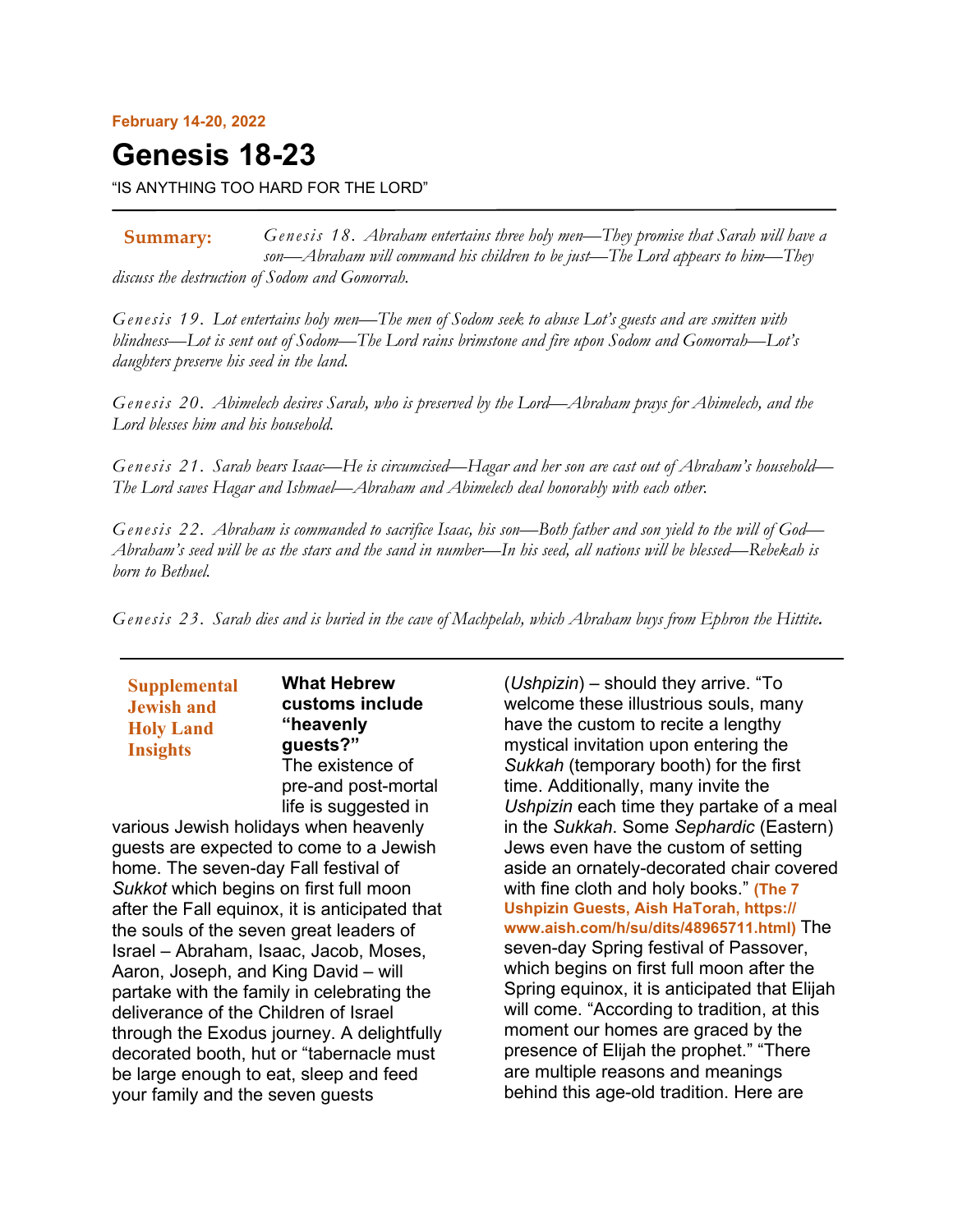some of them: After heralding the coming of the Messiah, one of Elijah's tasks will be to resolve all hitherto unanswered *halachic* (Biblically/legalistic) questions . . . (an) expression of redemption . . . we express our hope and firm belief in the coming of *[Moshiach](https://www.chabad.org/library/article_cdo/aid/332562/jewish/Moshiach-101.htm)* (Messiah), who will usher in the new and final redemption very soon." **(https://www.chabad.org/ holidays/passover/pesach\_cdo/aid/504495/je wish/Why-Is-Elijah-the-Prophet-Invited-tothe-Seder.htm)**

**What do Jews say about Abraham's visitors?** "The *Torah* recounts that three angels appeared to Abraham (**Genesis 18:2**). Although the *Torah* does not mention the names of the angels that went to visit Abraham, the *Talmud* (written Bible interpretations) tells us they were Raphael, Michael and Gabriel. (**Bava Metzia 86b**)" "(There are) instances in which the angels act as individuals. For example, only the angel Michael told Sarah that she was going to have a baby (**Genesis 18:10**). In Sodom, only the angel Raphael told Lot to flee from the city (**Genesis 19:17**). Similarly, it was only the angel Gabriel that informed Lot that the city was going to be destroyed. From these verses, we can derive that . . . Gabriel's mission was to destroy Sodom; Michael's mission was to inform Sarah that she would give birth in a year's time; Raphael's mission was to heal Abraham and save Lot). **(Talmud - Bava Metzia 86b, Rashi - Genesis 18:2 and 19:16)**

### **What are the interpretations of Isaac's name and birthdate?**

Isaac was a miracle child, born of Sarah who was ninety-years old and barren. When she became pregnant, even in ancient parameters, one could ask, "what did the neighbors say?" The name Isaac in Hebrew means laughter, humor, amusing or delightful. Abraham and Sarah were delighted. A human impossibility became a God-given fulfillment. In the

Lord's own plan, he kept his promises! "According to the *Aggadah* (Jewish legends and traditions), Isaac was born to Sarah on the first day of Passover," **(Encyclopedia Judaica Jr.)** According to revelation, the Savior was born on the same day as the Church of Jesus Christ of Latter-day Saints was organized, April 6, 1830. Using the biblical and Jewish calendar, that day was the first day of Passover that year. That also means that the Son of God was born to Mary on the first day of Passover. Abraham, who was saved from a pagan human sacrifice in the Ur of Chaldees was later instructed by the Lord to sacrifice his firstborn son of Sarah. Later we see that Isaac was saved from human sacrifice as well. The Messiah's sacrifice was at Passover that year.

## **How can I better combine the concepts of sacrifice and atonement?**

Those two men experienced a profound way of being taught about the planned atonement. The firstborn Son of God, however, would be the one to be sacrificed. Isaac's intended sacrifice was to bring both father Abraham and his son Isaac closer to the son of God (*YHVH*). "The Hebrew term for sacrifice, *korban*, is from a root meaning "to draw near," and originally denoted that which was brought near, or offered, to God. It is also possible that the term signified "that which brings man near to God" and, indeed, a late *aggadic* (legendary) source interprets sacrifices in this sense." **(Encyclopedia Judaica Jr.)** The place where Abraham was commanded to bring Isaac was Mount Moriah. In Hebrew, '*moreh'* refers to teacher and '*Yah'* is the shortened version of the sacred name of the Lord, Jehovah (*YHVH*). The planned sacrifice of Isaac was an experience in being "taught of the Lord." It was part of the profound teaching moment of the Lord, the firstborn son, the Lamb of God, who would be offered at the same mount. "The next day